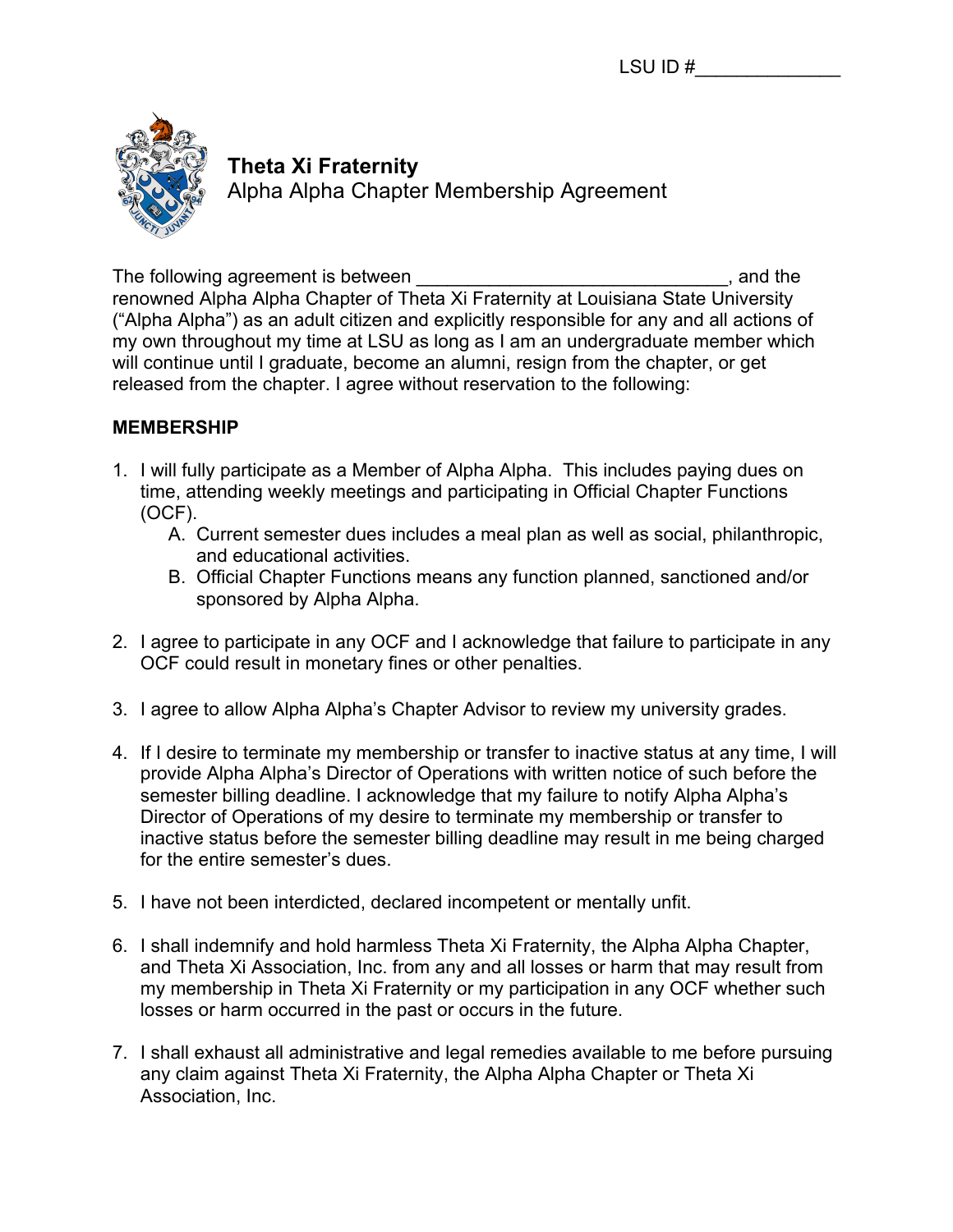8. **I acknowledge that I have received and read the Theta Xi Constitution and Bylaws, the Alpha Alpha Chapter Bylaws, the Alpha Alpha Code of Conduct, and the Alpha Alpha Policy Position Statements.**

## **CONDUCT**

I acknowledge that my behavior from this point forward reflects my fraternity, its members and alumni.

- **9. I shall obey all rules and policies of Theta Xi fraternity, the Alpha Alpha Chapter, and Louisiana State University. I shall also abide by all state, federal and local laws.**
- 10.I shall NEVER bring anything illegal onto Alpha Alpha property or to any OCF.
- 11.I shall report to the Policy Board Chairman, Policy Board, Chapter President, Chapter Officers, or Alumni Advisory Board any activity that I feel is in violation of any Theta Xi, Alpha Alpha, and/or Louisiana State University rule or policy.
- 12.I shall report to the Policy Board Chairman, Policy Board, Chapter President, Chapter Officers, or Alumni Advisory Board any activity that I feel is in violation of any state, federal or local law.
- 13. I acknowledge that I have read and understand Addendum 1 Code of Conduct, Addendum 2 Theta Xi Policy Statements and Addendum 3 Theta Xi Risk Management Policy.

I acknowledge that violations of the above could result in my **immediate release** from Alpha Alpha. In addition, I acknowledge that I am responsible for adhering to the covenants of this agreement as long as I am a new member or active of Alpha Alpha.

**SEPARATION AGREEMENT** (Applicable only during New Member period)

- 14.I acknowledge as a New Member of the Theta Xi fraternity, that I can be released from the New Member Program at any time.
- 15.I acknowledge that I have the option to resign my New Member status with Theta Xi at anytime without penalty or repercussion.

Date:

Signature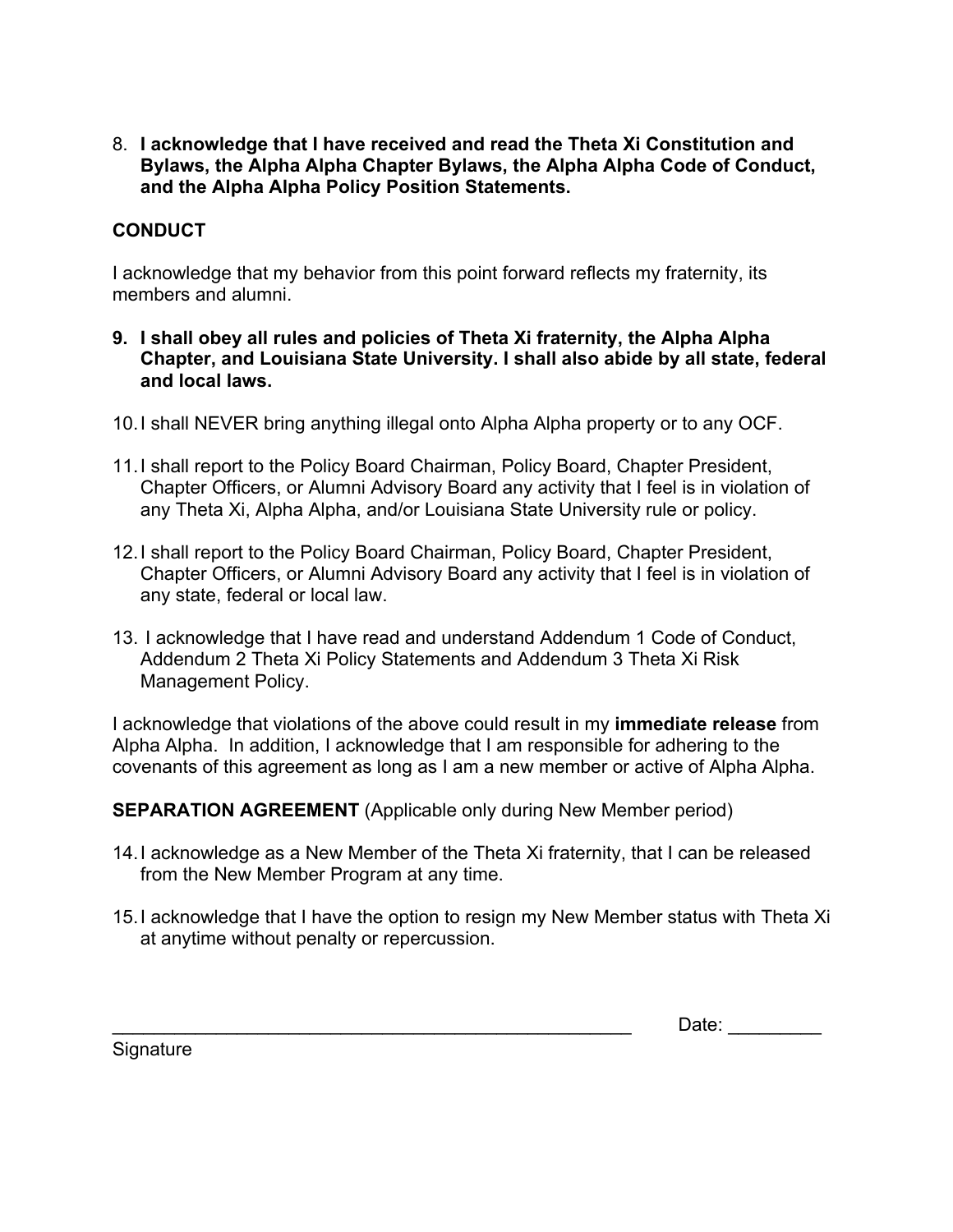## **ADDENDUM 1**

## **CODE OF CONDUCT**

The members of the Alpha Alpha Chapter of Theta Xi Fraternity strive to create an environment of fellowship, friendship, learning, sharing, pride, achievement, and positive development of each member. We have a proud tradition of quality membership, and our ability as a fraternity to reach that goal depends upon the standards, values and dedication of our individual members. Each member must guard the honor and privilege of his Theta Xi membership, and accept accountability for his decisions, behavior, and obligations.

To that end the Alpha Alpha Chapter of Theta Xi embraces this Code of Conduct and the Policy Board Position Statements and holds its members accountable for the following:

**1. Laws, Rules, and Policies**. Theta Xi members will abide by federal, state, and local laws, as well as the standing rules, policies, standards and bylaws of Theta Xi Fraternity, the Alpha Alpha Chapter, and LSU.

**2. Moral Conduct**. Theta Xi expects a brother to have personal standards, which command self-respect, and conduct himself so that he is a credit to his brothers and to his Fraternity. Personal pride, integrity, honesty, and respect should govern the attitude, appearance, language, manners, and conduct of each Theta Xi member.

**3. Confidentiality**. Theta Xi is a secret society. Loyalty to Theta Xi, its ideals, its principles, and the brothers, is expected of each member. Theta Xi ritual and fraternity business are private and belong only to members; accordingly, members will not communicate ritual or fraternity business to non-members.

**4. Scholarship.** Theta Xi expects that each member will be committed to high academic standards and will exemplify that commitment through classroom attendance and performance. All members are expected provide the Scholarship Chair with their grades each term, and seek help when needed.

**5. Finance.** Each member shall promptly meet his financial obligations to the Chapter.

**6. Wellness.** Wellness is a state of optimum health and well-being, achieved through the active pursuit of good health and the removal of barriers to healthy living. Theta Xi is committed to the enhancement of well-being through the promotion of physical, mental, and social development. We expect members to take personal responsibility for their health by developing understandings, attitudes, and practices, which contribute to positive lifestyles.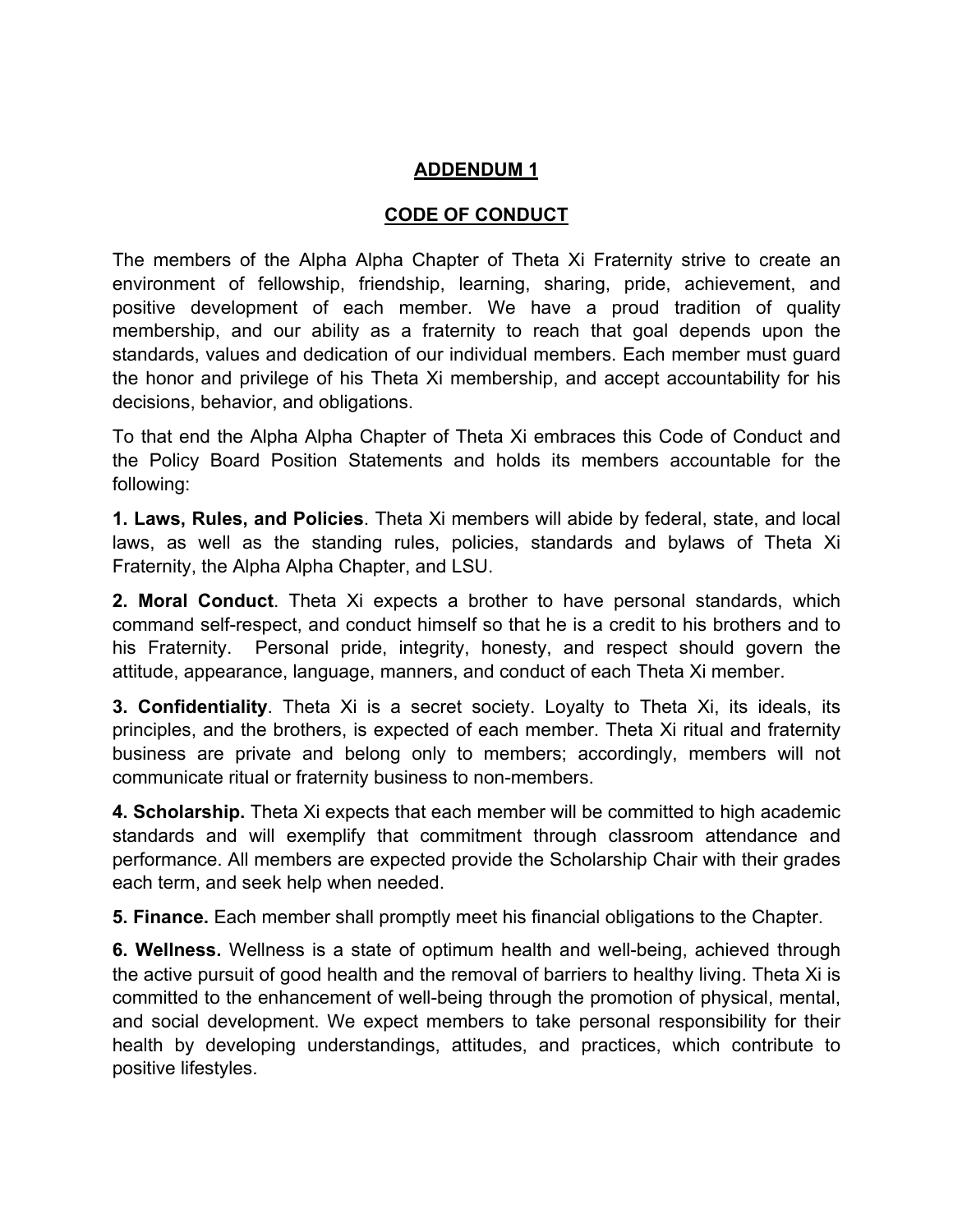**7. Alcohol.** The use of alcohol is a personal choice for those of legal drinking age. Each member is expected to make responsible choices regarding alcohol. Misuse or abuse of alcohol reflects unfavorably on Theta Xi and the Greek system, and has the potential for serious health risks.

All members of Theta Xi will abide by federal, state and local laws as well as Theta Xi Risk Management Policy, and Louisiana State University policy regarding the use of alcohol.

**8. Hazing.** Theta Xi Fraternity promotes fellowship and brotherhood among its members and practices positive educational programming. Hazing in no way achieves this goal. Theta Xi does not segregate associate members from initiated members without a constructive purpose in mind.

No Chapter, colony, student or alumnus shall conduct nor condone hazing activities. Hazing activities are defined as: *any action taken or situation created, intentionally, whether on or off fraternity premises, to produce mental or physical discomfort, embarrassment, harassment, or ridicule. Such activities may include, but are not limited to the following: use of alcohol; paddling in any form; creation of excessive fatigue; physical and psychological shocks; quests, treasure hunts, scavenger hunts, road trips or any such activities carried on outside or inside of the confines of the Chapter house; wearing of public apparel which is conspicuous and not normally in good taste; any type of personal servitude; engaging in public stunts and buffoonery; morally degrading or humiliating games or activities; and any other activities which are not consistent with academic achievement, fraternal law, ritual or policy or the regulations and policies of the education institution, or applicable state law*.

**9. Illegal Drugs.** Theta Xi members will not use, possess, or traffic in illegal drugs, nor will they misuse prescription drugs. Any individual using and/or possessing illegal drugs on the fraternity property or during Chapter events will not be allowed to return to fraternity property.

**10. Sexual Harassment.** College men should have a position of influence in the direction and achievements of the university community, and activities should promote self-worth, human dignity and a positive Greek image.

The fraternity will not tolerate or condone sexually abusive behavior by its members, whether physical, mental or emotional. This is to include any actions, which are demeaning to women or men including, but not limited to date rape, gang rape, or verbal harassment.

**11. Fraternity House.** Theta Xi Association, Inc. (House Corp) owns and maintains the fraternity house for the benefit of all members. As the official residence of the Chapter a positive reflection of Theta Xi standards is to be conveyed at all times.

Any member(s) responsible for damage and/or misuse of fraternity property will be held personally responsible and liable for the cost of repairs.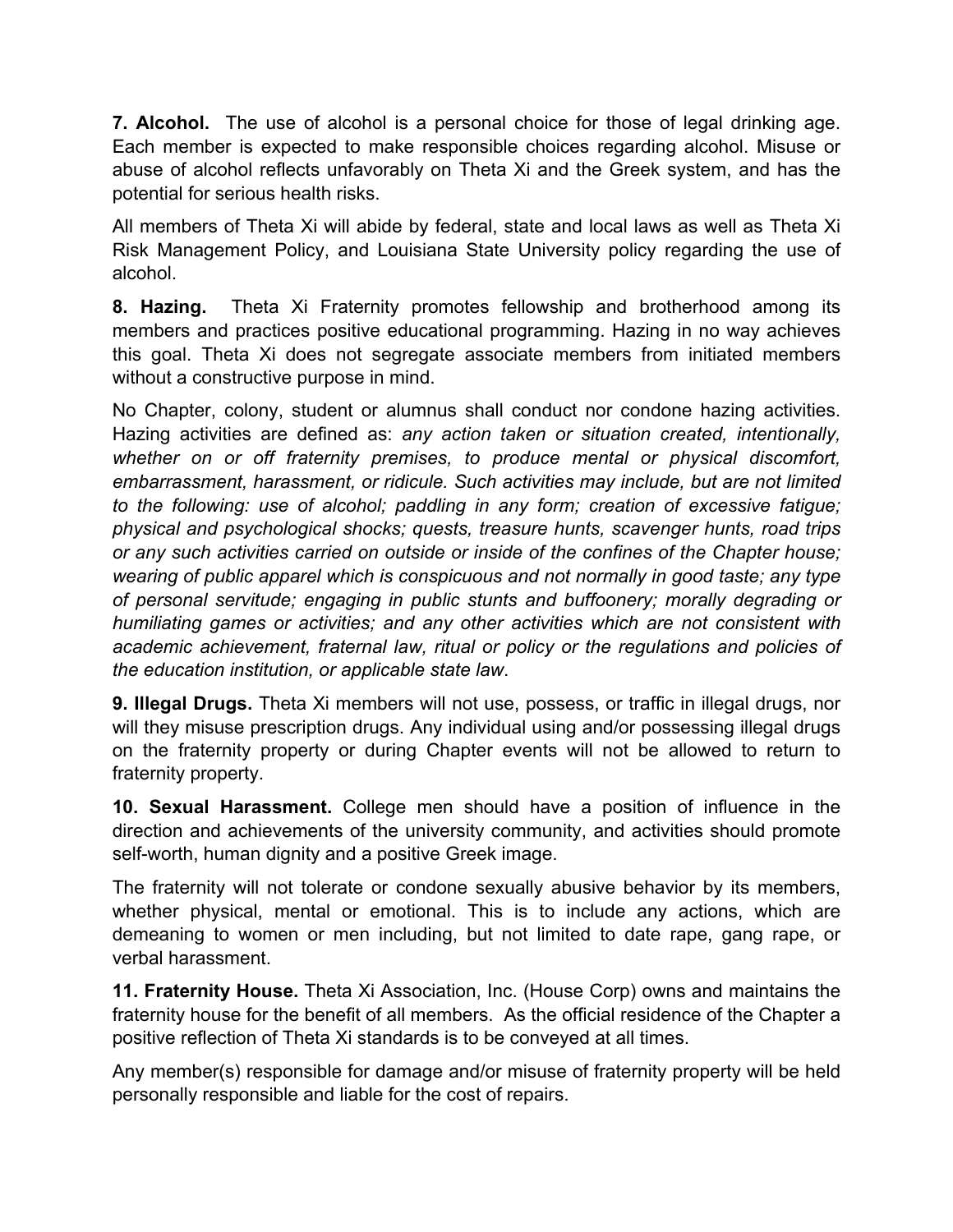**12. Enforcement of the Code of Conduct and Policy Positions.** Any member found to be in violation of this Code of Conduct and/or specific Policy Positions is subject to disciplinary measures or membership suspension as provided in the Bylaws of Theta Xi Fraternity. The procedure for handling an infraction of the Code of Conduct and Policy Positions is the responsibility of the Policy Board.

In addition to the conduct defined in this Code of Conduct, any action by a member, which adversely affects Theta Xi, himself, or any other member is specifically prohibited, and the member is subject to the same procedural provisions as are those members whose conduct is specifically addressed herein.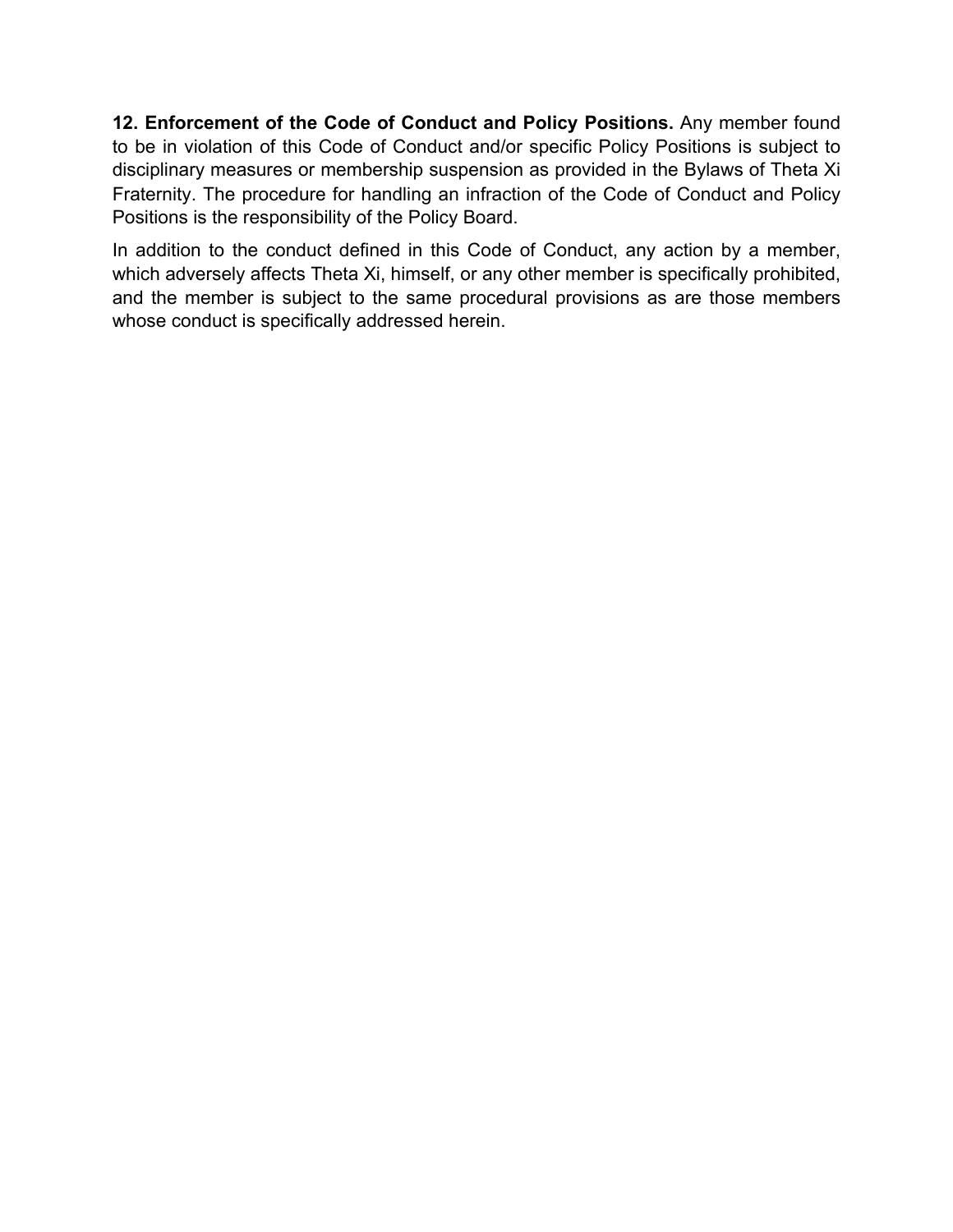# **ADDENDUM 2**

# **POLICY BOARD POSITION STATEMENTS**

#### **High Risk Behavior**

Fighting: \$100 fine with ensuing investigation, and subject to Policy Board disciplinary action.

#### Drunk in Public (obnoxiously drunk):

First offense: stay sober for two social events and DD.

Second Offense: miss your next major social event (TX Hex; Semi Formal; Formal; Shipwrecked; St. Patrick's Day).

Third Offense: 120-day Suspension, up to Permanent Suspension

#### **Damage of Property**

The member(s) responsible for damage to fraternity property will be held personally responsible and liable for all cost of repairs.

Each Occurrence: Fix it as soon as reasonably possible. If not and fraternity handles the repairs, member pay for it (2x the price), and it goes on fee bill. If damage requires to be fixed by a professional, member pays and completed as soon as reasonably possible; if fraternity handles member pays 2x the cost.

## **Drug Related Incident**

First offense: 30-day Social Probation and include miss next major social event if not in initial 30-day period. (TX Hex; Semi Formal; Formal; Shipwrecked; St. Patrick's Day)

Second Offense: 120-day Suspension, up to Permanent Suspension

The possession and/or use of any kind of illegal drugs on the fraternity property or a fraternity sponsored event is absolutely forbidden and member will not be allowed to return to fraternity property. For Fraternity House Residents, any drug related offense requires move out within 48 hours.

*Members who knowingly use Controlled Class I-IV Substance Drugs that have felony implications will be confidentially called by either Policy Board and/or Housing Corp Executive Board to explain their desire to remain a member and may be subject to additional disciplinary actions.*

## **Hazing and Pre-initiation Activities**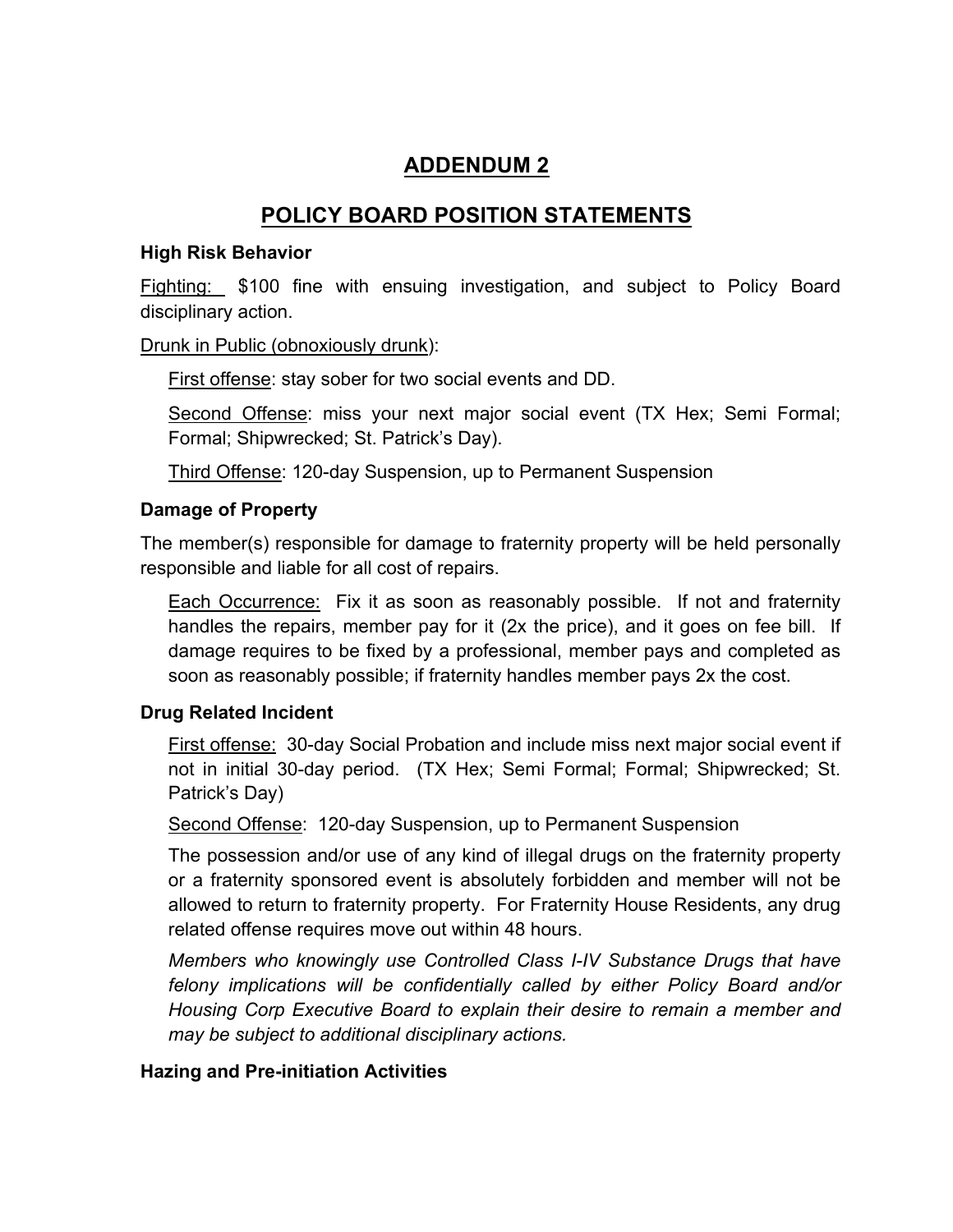Any violation of Theta Xi Fraternity's position on Hazing and unconstructive Pre-Initiation activities will subject that member(s) to immediate disciplinary action.

## **Violations of Code of Conduct and Policy Statements:**

An **Incident Report** with follow-up if necessary must be filed with the Core Leaders of the Chapter, Chapter President, and Core Leaders of the Housing Corp. by Policy Board within 24 hours of a known incident. Failure to do so subjects the entire Chapter to immediate disciplinary action.

All members are subject to Policy Board disciplinary actions; with House Corporation oversight.

Three strikes of any combination of stated infractions and the Policy Board is required to recommend Permanent Suspension which requires Chapter vote.

The stated Position Statements should be viewed as guidelines and based on the specific circumstances of an incident; disciplinary action may be more severe.